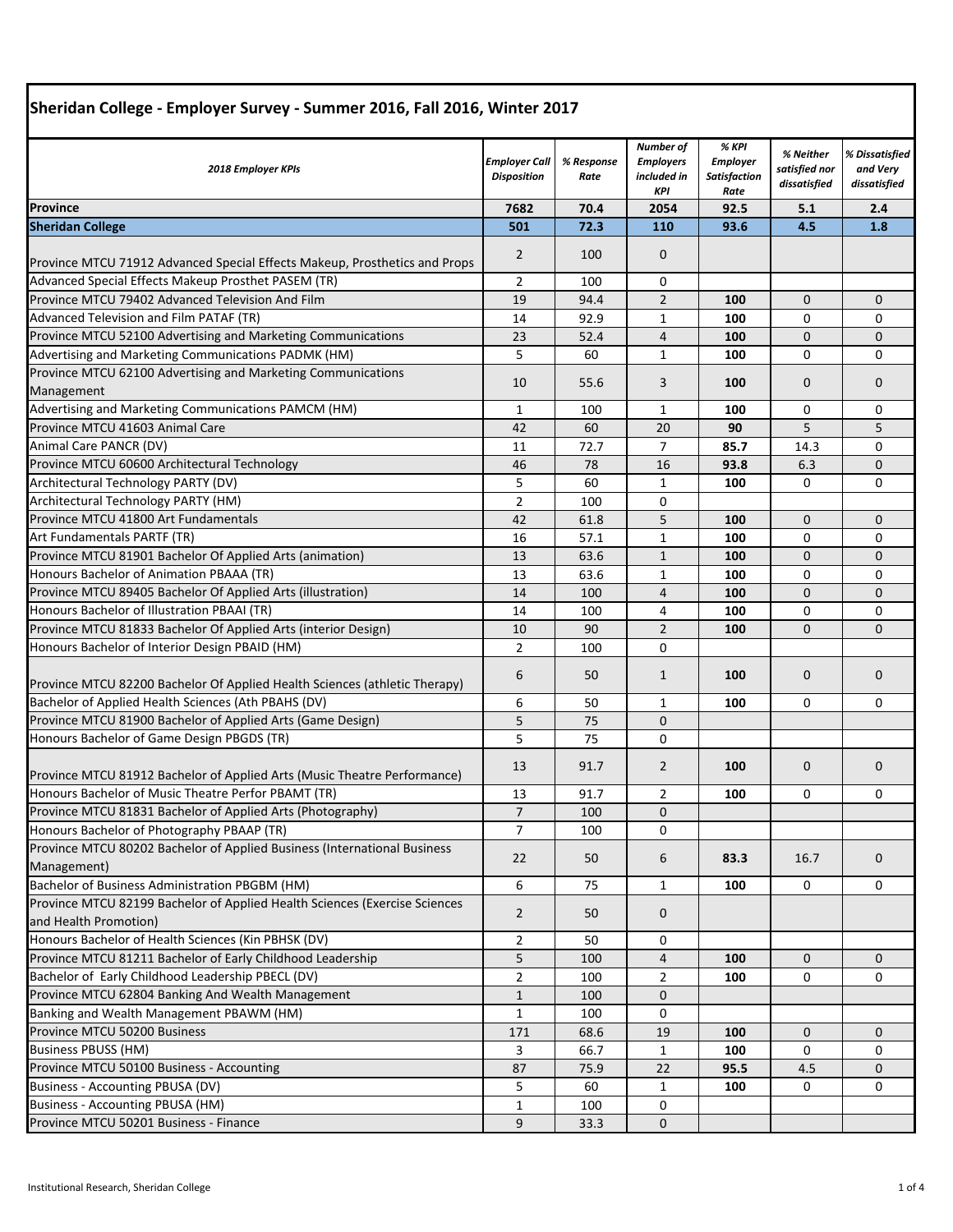| Silendah College - Employer Survey - Summer 2010, Fail 2010, Willter 2017 |                                            |                    |                                                            |                                                         |                                            |                                            |  |
|---------------------------------------------------------------------------|--------------------------------------------|--------------------|------------------------------------------------------------|---------------------------------------------------------|--------------------------------------------|--------------------------------------------|--|
| 2018 Employer KPIs                                                        | <b>Employer Call</b><br><b>Disposition</b> | % Response<br>Rate | Number of<br><b>Employers</b><br>included in<br><b>KPI</b> | % KPI<br><b>Employer</b><br><b>Satisfaction</b><br>Rate | % Neither<br>satisfied nor<br>dissatisfied | % Dissatisfied<br>and Very<br>dissatisfied |  |
| Business - Finance PBUFI (DV)                                             | $\overline{2}$                             | 100                | 0                                                          |                                                         |                                            |                                            |  |
| Province MTCU 50223 Business - Human Resources                            | 12                                         | 88.9               | $\mathbf{1}$                                               | 100                                                     | $\mathbf{0}$                               | $\mathbf{0}$                               |  |
| Business - Human Resources PBUHR (DV)                                     | 3                                          | 50                 | 0                                                          |                                                         |                                            |                                            |  |
| Business - Human Resources PBUHR (HM)                                     | $\mathbf{1}$                               | 100                | 0                                                          |                                                         |                                            |                                            |  |
| Province MTCU 52900 Business - Marketing                                  | 63                                         | 75.9               | 12                                                         | 91.7                                                    | 8.3                                        | 0                                          |  |
| <b>Business - Marketing PBUMK (HM)</b>                                    | 7                                          | 83.3               | 0                                                          |                                                         |                                            |                                            |  |
| Province MTCU 60100 Business Administration - Accounting                  | 53                                         | 76.3               | 14                                                         | 100                                                     | $\mathbf{0}$                               | $\mathbf{0}$                               |  |
| <b>Business Administration - Accounting PBSAA (HM)</b>                    | $\overline{7}$                             | 66.7               | 2                                                          | 100                                                     | 0                                          | 0                                          |  |
| Province MTCU 60223 Business Administration - Human Resources             | 36                                         | 77.8               | $\overline{7}$                                             | 85.7                                                    | 14.3                                       | 0                                          |  |
| Business Administration - Human Resource PBAHR (HM)                       | 5                                          | 100                | $\overline{2}$                                             | 100                                                     | 0                                          | 0                                          |  |
| Province MTCU 62900 Business Administration - Marketing                   | 37                                         | 76.5               | 14                                                         | 92.9                                                    | 7.1                                        | 0                                          |  |
| <b>Business Administration - Marketing PBAMK (HM)</b>                     | 4                                          | 100                | 2                                                          | 100                                                     | 0                                          | 0                                          |  |
| Province MTCU 70204 Business Process Management                           | $\mathbf{1}$                               | 100                | $\mathbf 0$                                                |                                                         |                                            |                                            |  |
| <b>Business Process Management PBPRI (HM)</b>                             | $\mathbf{1}$                               | 100                | 0                                                          |                                                         |                                            |                                            |  |
| Province MTCU 51302 Chemical Laboratory Technician                        | 21                                         | 62.5               | $\overline{2}$                                             | 100                                                     | $\mathbf{0}$                               | 0                                          |  |
| Chemical Laboratory Technician PCLTN (DV)                                 | 8                                          | 42.9               | 0                                                          |                                                         |                                            |                                            |  |
| Province MTCU 60701 Child and Youth Care                                  | 88                                         | 57.1               | 30                                                         | 93.3                                                    | 3.3                                        | 3.3                                        |  |
| Child and Youth Worker PCYWK (DV)                                         | 8                                          | 50                 | 3                                                          | 100                                                     | 0                                          | 0                                          |  |
| Province MTCU 50705 Community And Justice Services                        | 44                                         | 80.6               | 20                                                         | 95                                                      | 5                                          | 0                                          |  |
| Community and Justice Services PCAJS (DV)                                 | 8                                          | 71.4               | 5                                                          | 100                                                     | 0                                          | 0                                          |  |
| Province MTCU 41624 Community Pharmacy Assistant                          | 12                                         | 100                | $\overline{2}$                                             | 100                                                     | $\mathbf 0$                                | 0                                          |  |
| Retail Pharmacy Assistant PRPHA (DV)                                      | $\mathbf{1}$                               | 100                | $\mathbf 0$                                                |                                                         |                                            |                                            |  |
| Province MTCU 50703 Community Worker                                      | 13                                         | 90                 | 5                                                          | 100                                                     | $\Omega$                                   | 0                                          |  |
| Community Worker - Outreach and Development PCWOD (DV)                    | $\overline{2}$                             | 100                | $\overline{2}$                                             | 100                                                     | 0                                          | 0                                          |  |
| Province MTCU 71901 Computer Animation                                    | 13                                         | 63.6               | 3                                                          | 100                                                     | $\mathbf 0$                                | 0                                          |  |
| <b>Computer Animation PCANM (TR)</b>                                      | $\overline{2}$                             | 50                 | 0                                                          |                                                         |                                            |                                            |  |
| Visual Effects PVEFF (TR)                                                 | $\mathbf{1}$                               | 100                | 0                                                          |                                                         |                                            |                                            |  |
| Province MTCU 50509 Computer Engineering Technician                       | 8                                          | 62.5               | 0                                                          |                                                         |                                            |                                            |  |
| Computer Engineering Technician PCPEN (DV)                                | 4                                          | 75                 | 0                                                          |                                                         |                                            |                                            |  |
| Province MTCU 60509 Computer Engineering Technology                       | 22                                         | 61.1               | 8                                                          | 87.5                                                    | 12.5                                       | 0                                          |  |
| Computer Engineering Technology PCPET (DV)                                | 4                                          | 66.7               | $\mathbf{1}$                                               | 100                                                     | 0                                          | 0                                          |  |
| Province MTCU 50511 Computer Networking And Technical Support             | 37                                         | 66.7               | 5                                                          | 100                                                     | $\mathbf 0$                                | 0                                          |  |
| Information Technologies Support Service PITSS (DV)                       | 9                                          | 62.5               | 1                                                          | 100                                                     | 0                                          | 0                                          |  |
| Province MTCU 50503 Computer Programmer                                   | 51                                         | 71.1               | 9                                                          | 100                                                     | 0                                          | 0                                          |  |
| Computer Programmer PCOMP (DV)                                            | 4                                          | 100                | 0                                                          |                                                         |                                            |                                            |  |
| Province MTCU 50505 Computer Systems Technician                           | 78                                         | 64.4               | 13                                                         | 92.3                                                    | 7.7                                        | $\mathbf{0}$                               |  |
| Computer Systems Technician - Software E PCSSN (DV)                       | 9                                          | 42.9               | 0                                                          |                                                         |                                            |                                            |  |
| Computer Systems Technician - Software E PCSSN (TR)                       | $\overline{2}$                             | 100                | 1                                                          | 100                                                     | 0                                          | 0                                          |  |
| Province MTCU 60505 Computer Systems Technology                           | 50                                         | 62.2               | 12                                                         | 100                                                     | 0                                          | $\mathbf{0}$                               |  |
| Computer Systems Technology - Systems An PCSTA (TR)                       | 3                                          | 100                | 1                                                          | 100                                                     | 0                                          | 0                                          |  |
| Computer Systems Technology Software Dev PCSTS (DV)                       | 6                                          | 33.3               | 1                                                          | 100                                                     | 0                                          | 0                                          |  |
| Computer Systems Technology Software Dev PCSTS (TR)                       | 6                                          | 50                 | $\Omega$                                                   |                                                         |                                            |                                            |  |
| Province MTCU 52937 Cosmetic Techniques                                   | 9                                          | 83.3               | 3                                                          | 100                                                     | 0                                          | 0                                          |  |
| Makeup for Media and Creative Arts PMMCA (TR)                             | 6                                          | 80                 | 3                                                          | 100                                                     | 0                                          | 0                                          |  |
| Province MTCU 52613 Court And Tribunal Agent                              | 55                                         | 56.3               | 9                                                          | 66.7                                                    | 33.3                                       | 0                                          |  |
| Paralegal PARAL (DV)                                                      | 11                                         | 66.7               | 1                                                          | 0                                                       | 100                                        | 0                                          |  |
| Province MTCU 51802 Design And Visual Arts - General                      | $\overline{2}$                             | 100                | $\overline{2}$                                             | 100                                                     | 0                                          | 0                                          |  |
| Visual and Creative Arts PCVAT (TR)                                       | $\mathbf{1}$                               | 100                | 1                                                          | 100                                                     | 0                                          | 0                                          |  |
| Province MTCU 79405 Digital Design - Game Design                          | 8                                          | 62.5               | $\mathbf{1}$                                               | 100                                                     | $\mathbf{0}$                               | 0                                          |  |
| Game Development Advanced Programming PGDAP (TR)                          | 3                                          | 66.7               | $\mathbf{1}$                                               | 100                                                     | 0                                          | 0                                          |  |
| Province MTCU 51211 Early Childhood Education                             | 447                                        | 74.4               | 172                                                        | 90.1                                                    | 4.1                                        | 5.8                                        |  |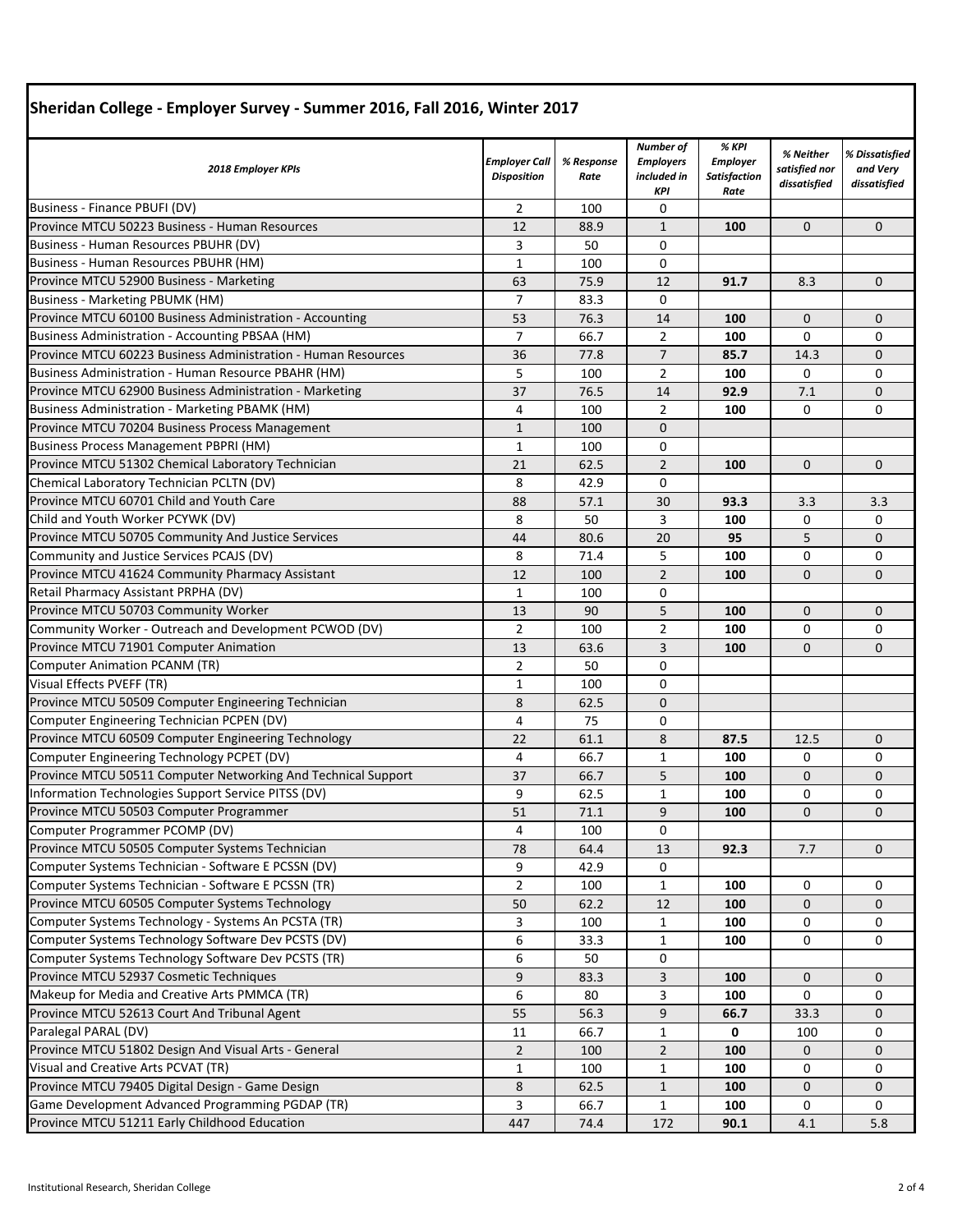| $P$ , and not concept - Employer burvey - Summer 2010, run 2010, while $P$              |                                            |                    |                                                            |                                                         |                                            |                                            |  |
|-----------------------------------------------------------------------------------------|--------------------------------------------|--------------------|------------------------------------------------------------|---------------------------------------------------------|--------------------------------------------|--------------------------------------------|--|
| 2018 Employer KPIs                                                                      | <b>Employer Call</b><br><b>Disposition</b> | % Response<br>Rate | Number of<br><b>Employers</b><br>included in<br><b>KPI</b> | % KPI<br><b>Employer</b><br><b>Satisfaction</b><br>Rate | % Neither<br>satisfied nor<br>dissatisfied | % Dissatisfied<br>and Very<br>dissatisfied |  |
| Early Childhood Education PECED (DV)                                                    | 23                                         | 77.8               | 11                                                         | 81.8                                                    | 9.1                                        | 9.1                                        |  |
| Early Childhood Education PECED (TR)                                                    | 11                                         | 80                 | 6                                                          | 66.7                                                    | 16.7                                       | 16.7                                       |  |
| Early Childhood Education PECEI (DV)                                                    | 5                                          | 75                 | $\overline{2}$                                             | 50                                                      | 50                                         | 0                                          |  |
| Early Childhood Education PECEI (TR)                                                    | $\overline{2}$                             | 100                | 0                                                          |                                                         |                                            |                                            |  |
| Province MTCU 51228 Educational Support                                                 | 14                                         | 46.2               | $\overline{4}$                                             | 100                                                     | $\mathbf 0$                                | $\mathbf{0}$                               |  |
| <b>Educational Support PCESD (TR)</b>                                                   | 4                                          | 100                | $\overline{2}$                                             | 100                                                     | $\mathbf 0$                                | 0                                          |  |
| Province MTCU 55613 Electrical Engineering Technician                                   | 59                                         | 56.3               | 13                                                         | 76.9                                                    | 15.4                                       | 7.7                                        |  |
| Electrical Engineering Technician PETEN (ST)                                            | 4                                          | 75                 | $\mathbf{1}$                                               | 100                                                     | 0                                          | 0                                          |  |
| Province MTCU 45613 Electrical Techniques                                               | 39                                         | 72.7               | 15                                                         | 80                                                      | 13.3                                       | 6.7                                        |  |
| Electrical Techniques PETEQ (ST)                                                        | 5                                          | 75                 | 1                                                          | 100                                                     | 0                                          | 0                                          |  |
| Province MTCU 51021 Electro-mechanical Engineering Technician                           | 27                                         | 60                 | 3                                                          | 100                                                     | $\mathbf 0$                                | $\mathbf{0}$                               |  |
| Electromechanical Engineering Technician PELTN (DV)                                     | $\overline{2}$                             | 50                 | $\mathbf 0$                                                |                                                         |                                            |                                            |  |
| Province MTCU 61021 Electromechanical Engineering Technology                            | 24                                         | 56.5               | 6                                                          | 100                                                     | $\mathbf 0$                                | 0                                          |  |
| Electromechanical Engineering Technology PEMTY (DV)                                     | $\mathbf{1}$                               | 100                | 1                                                          | 100                                                     | 0                                          | 0                                          |  |
| Province MTCU 55203 Electronics Engineering Technician                                  | 22                                         | 61.1               | 3                                                          | 100                                                     | $\mathbf 0$                                | $\mathbf{0}$                               |  |
| Electronics Engineering Technician PEETN (DV)                                           | 3                                          | 33.3               | $\mathbf 0$                                                |                                                         |                                            |                                            |  |
| Province MTCU 65203 Electronics Engineering Technology                                  | 29                                         | 68                 | 6                                                          | 100                                                     | $\mathbf 0$                                | 0                                          |  |
| Electronics Engineering Technology PELTY (DV)                                           | $\overline{7}$                             | 66.7               | 1                                                          | 100                                                     | 0                                          | 0                                          |  |
| Province MTCU 72700 Environmental Control                                               | 8                                          | 100                | $\overline{7}$                                             | 100                                                     | $\mathbf 0$                                | 0                                          |  |
| Environmental Control PENCT (DV)                                                        | 3                                          | 100                | 3                                                          | 100                                                     | 0                                          | 0                                          |  |
| Province MTCU 61800 Fine Arts And Crafts - Advanced                                     | 11                                         | 60                 | $\overline{2}$                                             | 100                                                     | $\mathbf 0$                                | $\mathbf{0}$                               |  |
| Art and Art History PAAAH (TR)                                                          | 3                                          | 66.7               | 1                                                          | 100                                                     | 0                                          | 0                                          |  |
| Visual and Creative Arts - Advanced PCVAD (TR)                                          | $\mathbf{1}$                               | 100                | $\mathbf{1}$                                               | 100                                                     | 0                                          | 0                                          |  |
| Province MTCU 42209 Fundamentals of Fitness Leadership                                  | 3                                          | 66.7               |                                                            | 100                                                     | $\mathbf 0$                                | 0                                          |  |
| Fundamentals of Fitness Leadership PFITL (DV)                                           | 3                                          | 66.7               | $\mathbf{1}$<br>1                                          | 100                                                     | 0                                          | 0                                          |  |
|                                                                                         |                                            |                    |                                                            |                                                         |                                            |                                            |  |
| Province MTCU 71900 Game Design And Development<br>Game Level Design PGLDS (TR)         | 5<br>$\mathbf{1}$                          | 75<br>100          | $\mathbf 0$<br>0                                           |                                                         |                                            |                                            |  |
| Province MTCU 54701 General Arts And Science                                            | 35                                         | 82.1               | $\overline{2}$                                             | 50                                                      | 50                                         | $\mathbf{0}$                               |  |
| General Arts and Science PGASU (TR)                                                     |                                            |                    |                                                            |                                                         |                                            |                                            |  |
| Province MTCU 44700 General Arts And Science - One-year                                 | $\mathbf{1}$                               | 100                | 0                                                          |                                                         |                                            |                                            |  |
| General Arts and Science - One-Year PGASE (TR)                                          | 106                                        | 66.7               | 21<br>0                                                    | 100                                                     | $\mathbf 0$                                | 0                                          |  |
|                                                                                         | $\mathbf{1}$                               | 100                |                                                            |                                                         |                                            |                                            |  |
| General Arts and Science - One-Year PGASH (DV)                                          | 5                                          | 50                 | 0                                                          |                                                         |                                            |                                            |  |
| Province MTCU 70223 Human Resources Management<br>Human Resources Management PHRMC (DV) | 122                                        | 64.4               | 30                                                         | 93.3                                                    | 3.3                                        | 3.3                                        |  |
|                                                                                         | 6<br>5                                     | 40                 | 1                                                          | 100                                                     | U                                          | U                                          |  |
| Human Resources Management PHRMC (HM)                                                   | 13                                         | 66.7               | $\mathbf{1}$                                               | 100                                                     | 0                                          | 0                                          |  |
| Province MTCU 51838 Interior Decorating                                                 |                                            | 90.9               | 5                                                          | 100                                                     | 0                                          | 0                                          |  |
| Interior Decorating PINDE (HM)                                                          | 5                                          | 100                | $\overline{2}$                                             | 100                                                     | 0                                          | 0                                          |  |
| Province MTCU 70202 International Business Management                                   | 69                                         | 75                 | $\mathbf{1}$                                               | 100                                                     | $\mathbf 0$                                | 0                                          |  |
| International Business Management PINBM (HM)                                            | 3                                          | 100                | 0                                                          |                                                         |                                            |                                            |  |
| Province MTCU 53016 Investigation - Public And Private                                  | $\overline{2}$                             | 50                 | $\mathbf{0}$                                               |                                                         |                                            |                                            |  |
| Investigation - Public and Private PIPAP (DV)                                           | $\overline{2}$                             | 50                 | 0                                                          |                                                         |                                            |                                            |  |
| Province MTCU 77002 Manufacturing Management                                            | $\overline{2}$                             | 50                 | $\mathbf{1}$                                               | 100                                                     | 0                                          | 0                                          |  |
| Manufacturing Management PMFMT (DV)                                                     | $\overline{2}$                             | 50                 | 1                                                          | 100                                                     | 0                                          | 0                                          |  |
| Province MTCU 72900 Marketing Management                                                | 30                                         | 76.9               | $\overline{4}$                                             | 75                                                      | 25                                         | 0                                          |  |
| Marketing Management PMKMC (HM)                                                         | 4                                          | 100                | 0                                                          |                                                         |                                            |                                            |  |
| Province MTCU 51007 Mechanical Engineering Technician                                   | 27                                         | 66.7               | $\overline{2}$                                             | 100                                                     | $\mathbf{0}$                               | $\mathbf{0}$                               |  |
| Mechanical Engineering Technician PMETN (DV)                                            | 5                                          | 100                | 0                                                          |                                                         |                                            |                                            |  |
| Province MTCU 61007 Mechanical Engineering Technology                                   | 51                                         | 64.7               | 12                                                         | 100                                                     | 0                                          | 0                                          |  |
| Mechanical Engineering Technology PMETY (DV)                                            | 2                                          | 100                | 0                                                          |                                                         |                                            |                                            |  |
| Province MTCU 55300 Mechanical Technician                                               | 30                                         | 56.5               | $\overline{4}$                                             | 100                                                     | 0                                          | 0                                          |  |
| Mechanical Technician - Tool Making PMTTM (ST)                                          | $\overline{2}$                             | 100                | 1                                                          | 100                                                     | 0                                          | 0                                          |  |